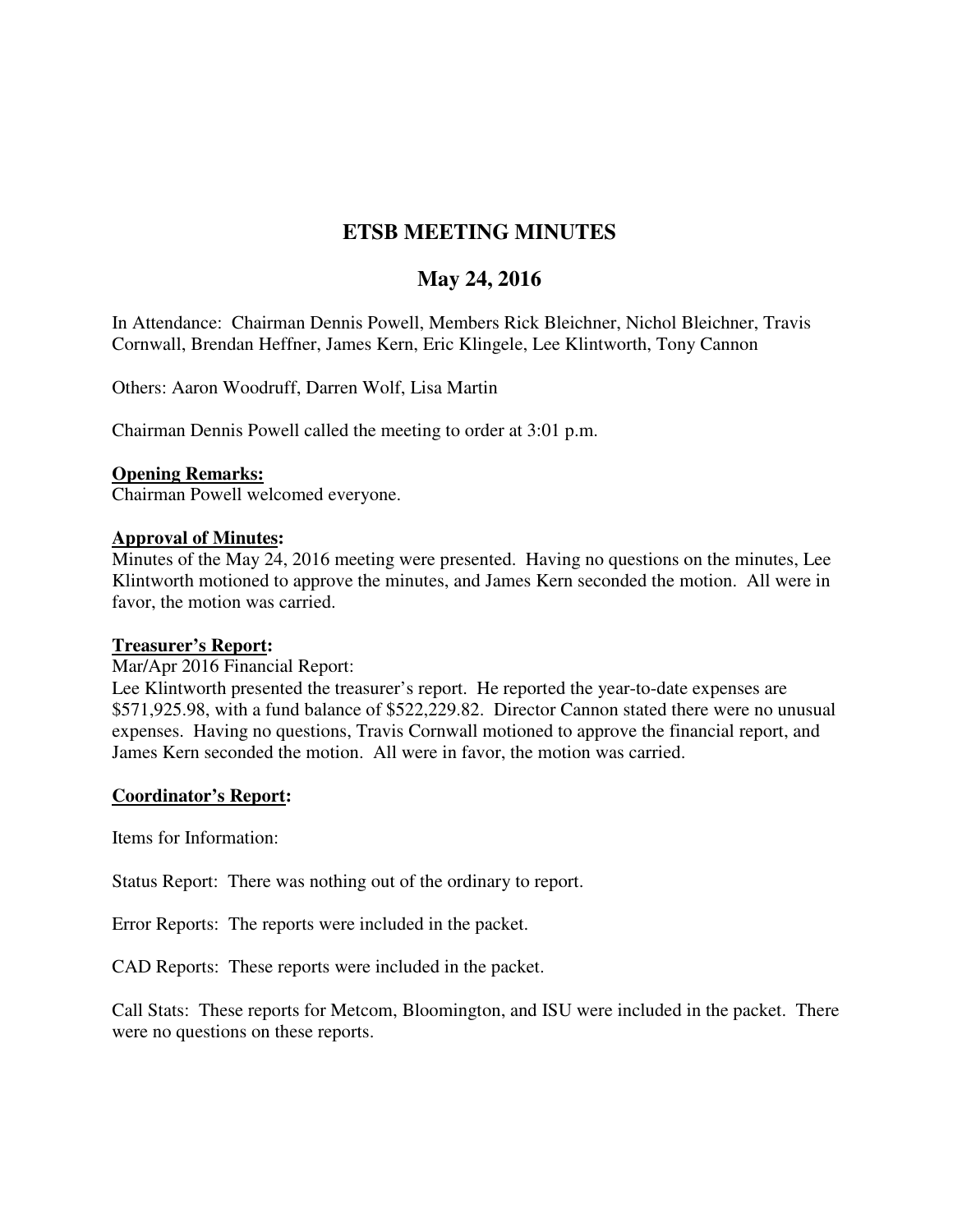## Other:

Director Cannon stated he has sent an e-mail to TriTech requesting a quote for the ISU CAD-to-CAD interface. They responded with a quote estimate of \$38,000 plus network expenses. He also stated another e-mail followed stating those costs could be lower. He added this was discussed at the last meeting, for the upcoming changes involving ISU dispatch. He stated he will keep everyone posted as he receives updates.

## **Old Business:**

Items for Information: Nothing to report.

### **New Business:**

Items for Action:

Approval of 2015 Budget Amendment requested by McLean County Auditor: Director Cannon stated he sent out a memo regarding an amendment to the 2015 budget on 6 line items. Chairman Powell asked for a motion to approve the amendment. A motion was made by Nichol Bleichner, and was seconded by Lee Klintworth. All were in favor, the motion was carried.

Approval of closing 911 Operations at ISU Dispatch Center starting July 2017: Director Cannon stated this was also discussed at the last couple of meetings. He added we have to submit our intentions soon to the state. Chairman Powell asked for a motion to approve. Brendan Heffner made the motion, and Lee Klintworth seconded the motion. All were in favor, the motion was carried.

Approval of Reimbursement for stone address sign correction – Jared Drive, Downs: Lisa Martin submitted a memo to the board advising of the issue. She stated she was recently advised of an incorrect address at this address on Jared Drive in Downs. The homeowner stated all the homes in this subdivision show the house number on a large stone. He is requesting reimbursement of \$200, and will do the work himself. Lisa stated this was an original error on our part. Chairman Powell asked for a motion. Rick Bleichner made the motion to approve the reimbursement up to \$200, and Nichol Bleichner seconded the motion. All were in favor, the motion was carried.

Items for Information:

Next Meeting – Chairman Powell reported the next meeting date is scheduled for July 19, 2016. He added this will be one week earlier than originally scheduled.